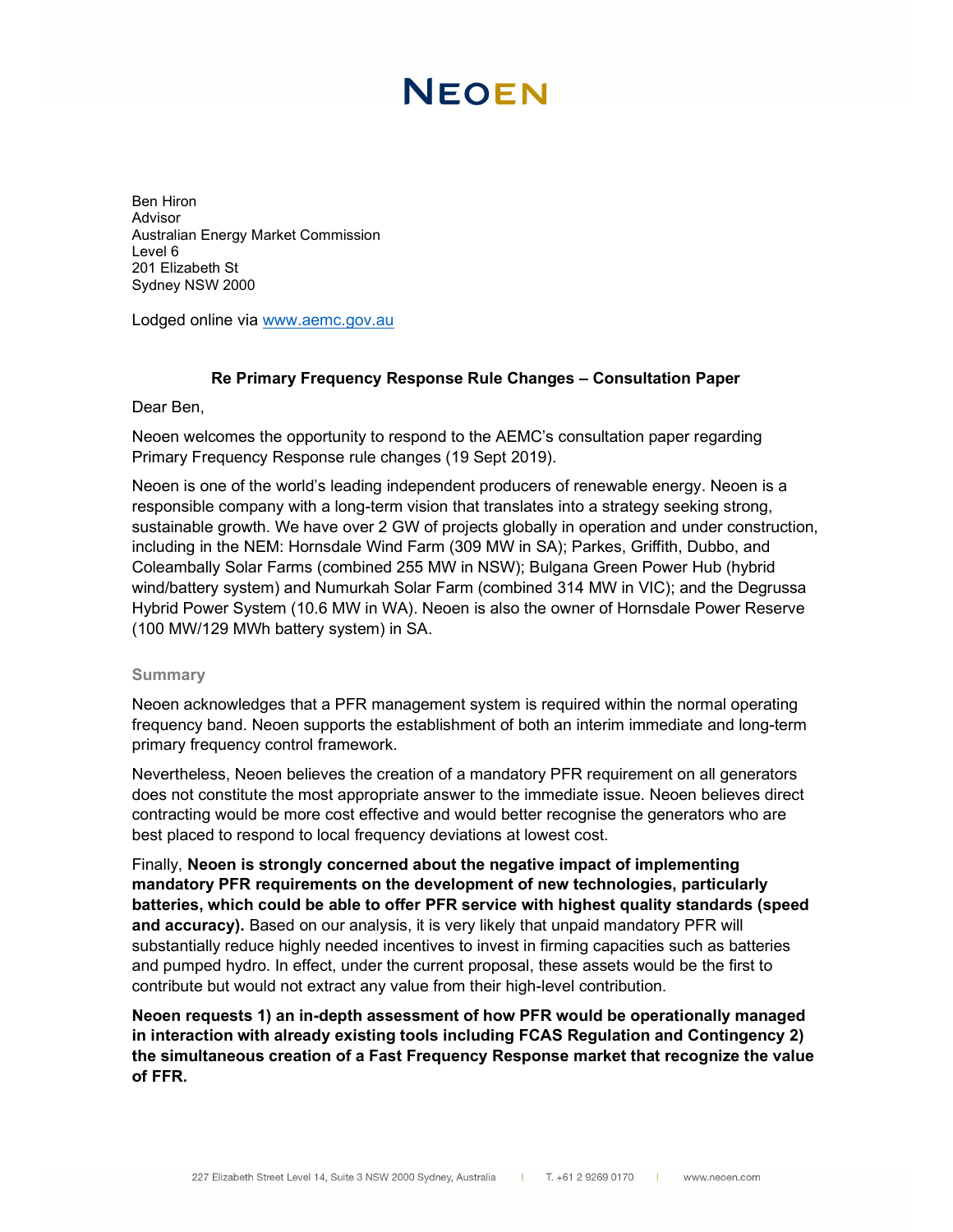

### **Topics**

#### Frequency issue and solution

Neoen strongly agrees that narrow dead band primary frequency response (PFR) is the required solution to improve NEM frequency stability within the normal operating frequency band (NOFB).

Mandatory PFR is only one of several proven methods of procuring the service. Neoen believes the other approaches should be favoured as we expect them to be more efficient both from operations and costs perspectives. For example: market dispatch of regional reserves, and portfolio level procurement.

#### Defining frequency control requirements

AEMO's requirement for PFR from all generators does not stem from a particular need, but the idea that spreading the load minimises the cost to any one generator. This does, however, maximise the cost of implementation and reduces transparency in operating costs.

Neoen would expect that a first necessary step before implementing a significant rule in urgency would be a quantitative assessment of the requirements and a detailed analysis of the operational interactions between primary frequency control and secondary frequency control. At this stage, it remains quite unclear which capacity is required to provide adequate PFR service on the NEM or at regional level.

Therefore, AEMO should define the speed and magnitude of responses that would stabilise frequency satisfactorily for a range of scenarios. This need can then be procured on a region by region basis.

A relatively small capacity of fast responding plants should be able to dampen frequency deviations, buying time for Regulation services to respond.

For example: the continental Europe (Germany, Netherlands, Belgium, France, Austria and Switzerland) power market shares PFR dispatch, with demand defined as an N-2 outage (currently representing 3000 MW). Taking into account local requirements and interconnections, each country has a minimum amount they must procure, and each generating station has a maximum share they can provide (no more than 5% of total need or 150MW). This limits the risk of any particular outage affecting the delivery of PFR. A similar approach could easily be implemented in the NEM with minimum regional requirements. Since July 2019, the PFR is procured at continental Europe level through a daily auction process (previously weekly auction process).

#### **Urgency**

Given the urgency and importance for grid security we believe that **contracting the PFR** service from a smaller number of capable generators, with fair compensation, is more expedient than AEMO's proposed approach. In either case Neoen believes the outcome of the rule change should be labelled Temporary or Interim by the AEMC to indicate that a more indepth review will be undertaken.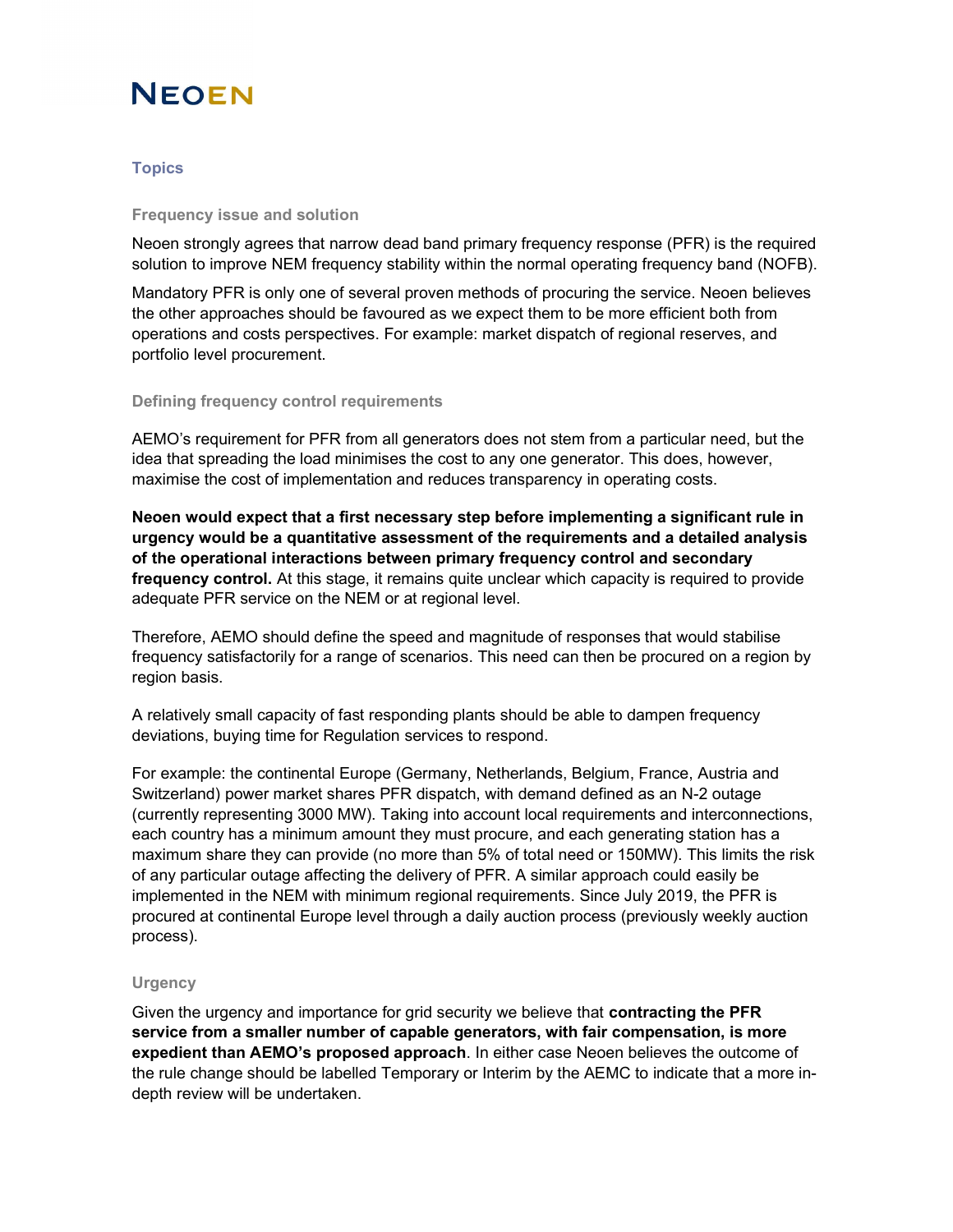

Although there are benefits to having PFR widely distributed, the primary objective should be swift improvement to NEM frequency under normal operations, delivered as economically as possible. Maximising the number of providers maximises the cost of implementation and acquires PFR from generators with poor capabilities or who would be economically impacted by operating in frequency sensitive mode. Distributing the operating costs of PFR amongst the largest number of generators reduces transparency on what these costs are. There is a proper balance to be found between economic efficiency (minimising the number of PFR providers) and system reliability (maximising this number).

Contracting for PFR services allows for the reserve of headroom, increasing the likelihood of consistent PFR provision. This solution also provides flexibility in managing such headroom. Given that rooftop solar and legacy model wind farms will not be able to provide PFR, when these sources a producing at high levels it will drive thermal generators to minimum load where they will also have limited ability to provide PFR. We are already experiencing these conditions in QLD and SA and must consider the procurement of PFR under a wide range of conditions and capabilities.

#### Regional Reserves for Contingency

Neoen disagrees that PFR should be used to protect against non-credible contingencies like the QNI separation event in 2018. The dispatch of Contingency services in that situation would have provided the required protection against uncontrolled frequency rise. In this situation AEMO already have the tools available to dispatch Contingency, indeed this is currently the approach to managing credible separation of SA. The reclassification of non-credible events is a separate issue to the decline in frequency stability during normal operations.

#### Implementation of spot market for PFR services

As an alternative solution better suited for the medium-term challenges that the grid will be facing, Neoen supports a spot market for PFR services to allow for the varying capabilities of plant to respond to frequency. With an aging coal fleet heading for retirement, and inconsistent PFR capability from wind and solar, we will need storage to provide this crucial service. However, Neoen is strongly preoccupied with the fact that the mandatory PFR proposal is a strong disincentive to building new batteries as it increases utilisation without payment – an opportunity cost related to the battery's reduced participation in other markets. The opportunity cost for generators has not been accounted for in the proposal.

#### Mandatory unpaid vs. market approach

The AEMC has highlighted various approaches to remunerating for PFR services. The UK's experience with short term contracts could be swiftly applied to the NEM, buying time for an indepth review of how we should best procure PFR. AEMO should specify the magnitude of response expected within the NOFB. Then that capacity can be bought via auction, with more responsive plant able to offer a larger portion of rated capacity into the auction.

In requiring a broad application of PFR AEMO have reduced the minimum standards for PFR so many generators will be able to meet them. This will drive more responsive generators to reduce their capabilities, so they do not end up doing the heavy lifting. Nevertheless, how to we assure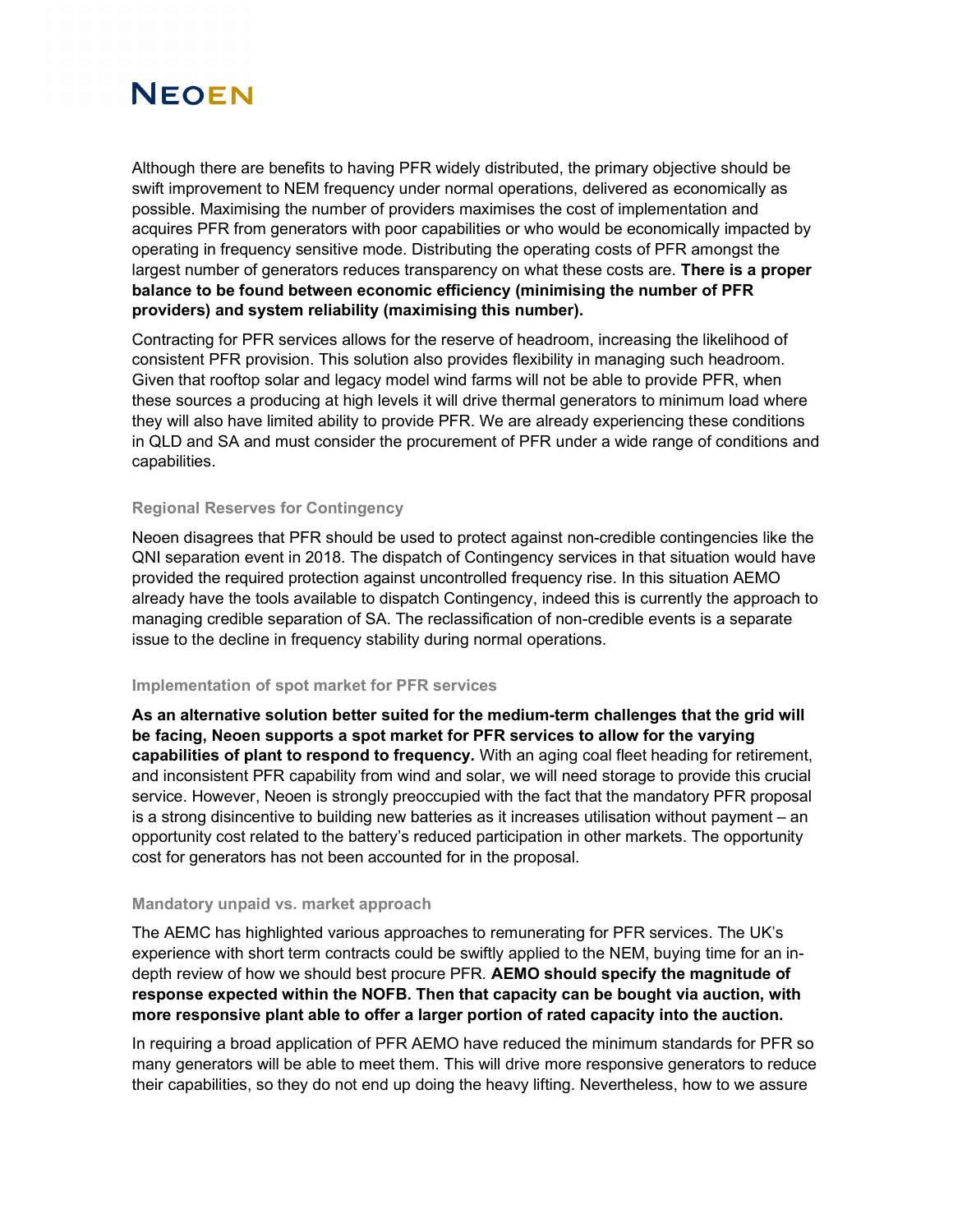## **NEOEN**

it will be an efficient response to frequency rapid variations? If we have many generators providing PFR as late as 10 seconds will frequency be greatly improved? The existing issue with Regulation FCAS is that the delay in communications does not provide the ability to respond to rapid changes in frequency. Conversely, if generators are required to operate at their maximum responsiveness for PFR the economic burden on responsive plant is greatly increased. Neoen expects most responsive assets such as batteries will have to bear most of the operational load and will be strongly impacted while slow responsive generation will see little of no consequence. While AEMO proposal does not require generators to keep headroom for providing the service, how such headroom can be defined for a battery? Mandatory PFR would then results in strong negative impact on existing batteries operations and revenues and create a massive disincentive for new batteries investment in the future.

Moreover, mandatory PFR increases the risk that peaking plant are unable to cover their contracts during a price spike. Neoen has previously observed non-scheduled generation increases after a price spike that have resulted in costs due to a reduction in generation from responding to the resulting frequency rise. This effect would be enhanced by a tighter dead band.

In summary, here are the following main characteristics we could expect from the different options for implementing PFR in the NEM:

## Mandatory

- Highest implementation cost
- High operating and opportunity costs
- Costs are not transparent, neither is their recovery
- Lowest wear and tear on individual units (excluding batteries)
- Service is resilient to single unit failure
- Large amount of service procured (too large?)
- No headroom guaranteed

## **Contracting**

- Transparent costs
- Low or no implementation costs
- Modest ongoing costs more than the operating cost, less than the opportunity cost
- Resilience to single unit failure to be managed by number of contractors and regionalisation
- Flexible headroom management

## Spot Market

- Transparent price
- Low or no implementation cost